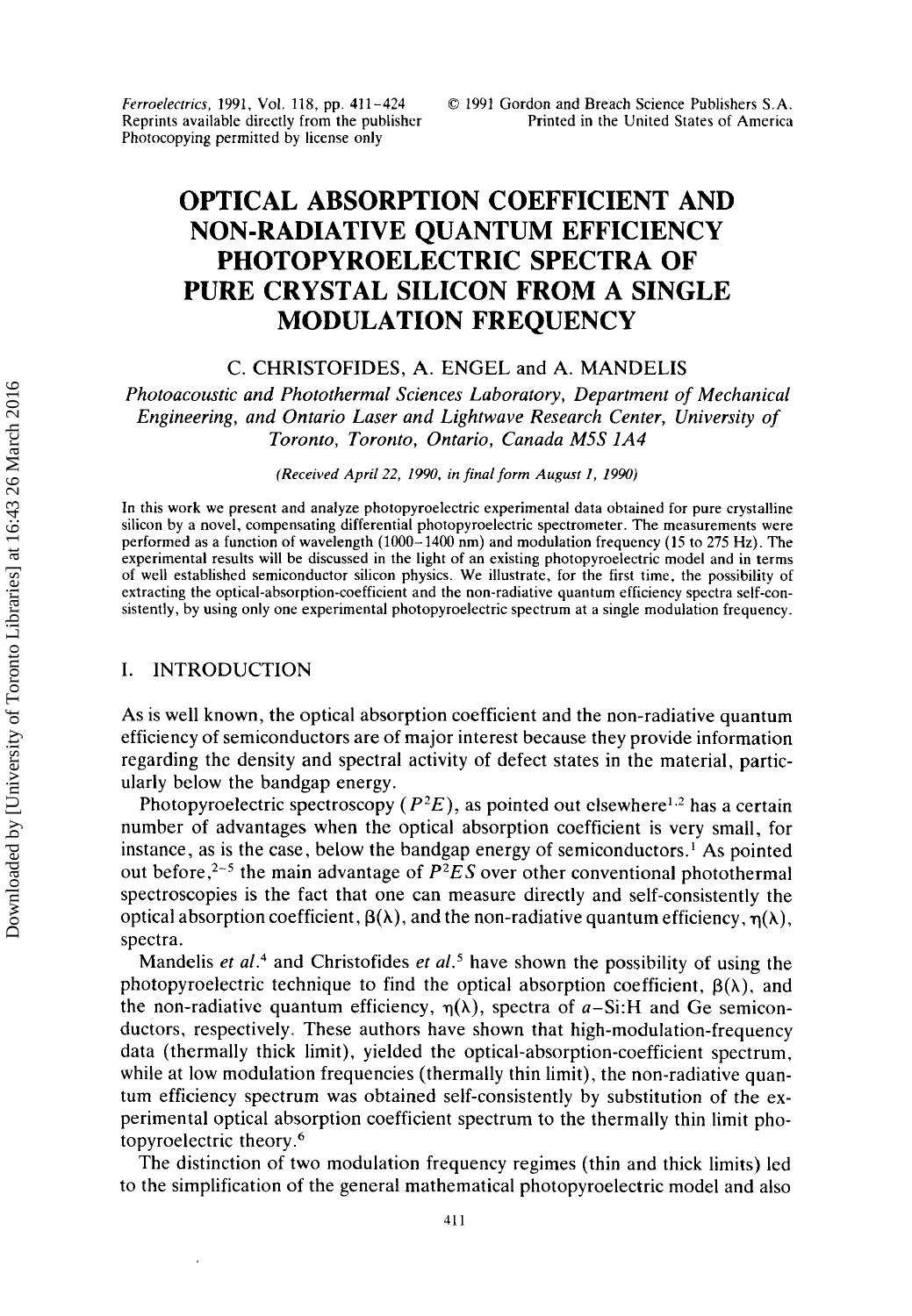to a simplification of the analysis.<sup>6</sup> Unfortunately the simplification of the mathematical analysis by the distinction of two thermal regimes is not always possible, but is strongly dependent on the thickness and thermal properties (e.g. thermal diffusivity) of the sample under investigation. It is also important to note that sometimes it is difficult to define the frequency limits for purely thermally thin or thick conditions. In order to avoid these problems, we plan to consider the global equation which expresses the photopyroelectric signal with a limited number of simplifications.

The aim of this paper is to demonstrate the evaluation of  $\beta(\lambda)$  and  $\eta(\lambda)$  for pure, crystalline silicon from only one photopyroelectric spectrum, at a single frequency which is within the sample thermally thin limit; otherwise  $\eta(\lambda)$  is not separately obtainable. The means of attaining this goal is by use of the real (in-phase) and imaginary (quadrature) parts of the photopyroelectric signal, and formation of a system of two simultaneous equations with two unknowns  $[\beta(\lambda)]$  and  $\eta(\lambda)$ . The experimental results will be discussed according to the photopyroelectric theory developed by Mandelis and Zver<sup>6</sup> without any simplifications of the model and in terms of well-established silicon properties. Toward this end, a single *P2 E* spectrum has been recorded and introduced into the global mathematical photopyroelectric equation, in order to obtain  $\beta(\lambda)$  and  $\eta(\lambda)$  from the same modulation frequency.

# 11. THEORETICAL MODEL

Figure 1 presents a one-dimensional geometry of the photopyroelectric system. **A**  solid sample (Si in our case), of thickness  $L<sub>s</sub>$ , is irradiated by monochromatic light of wavelength  $\lambda$ , whose intensity is modulated at frequency *f*. If the pyroelectric



**FIGURE 1 One-dimensional geometry of a photopyroelectric system.**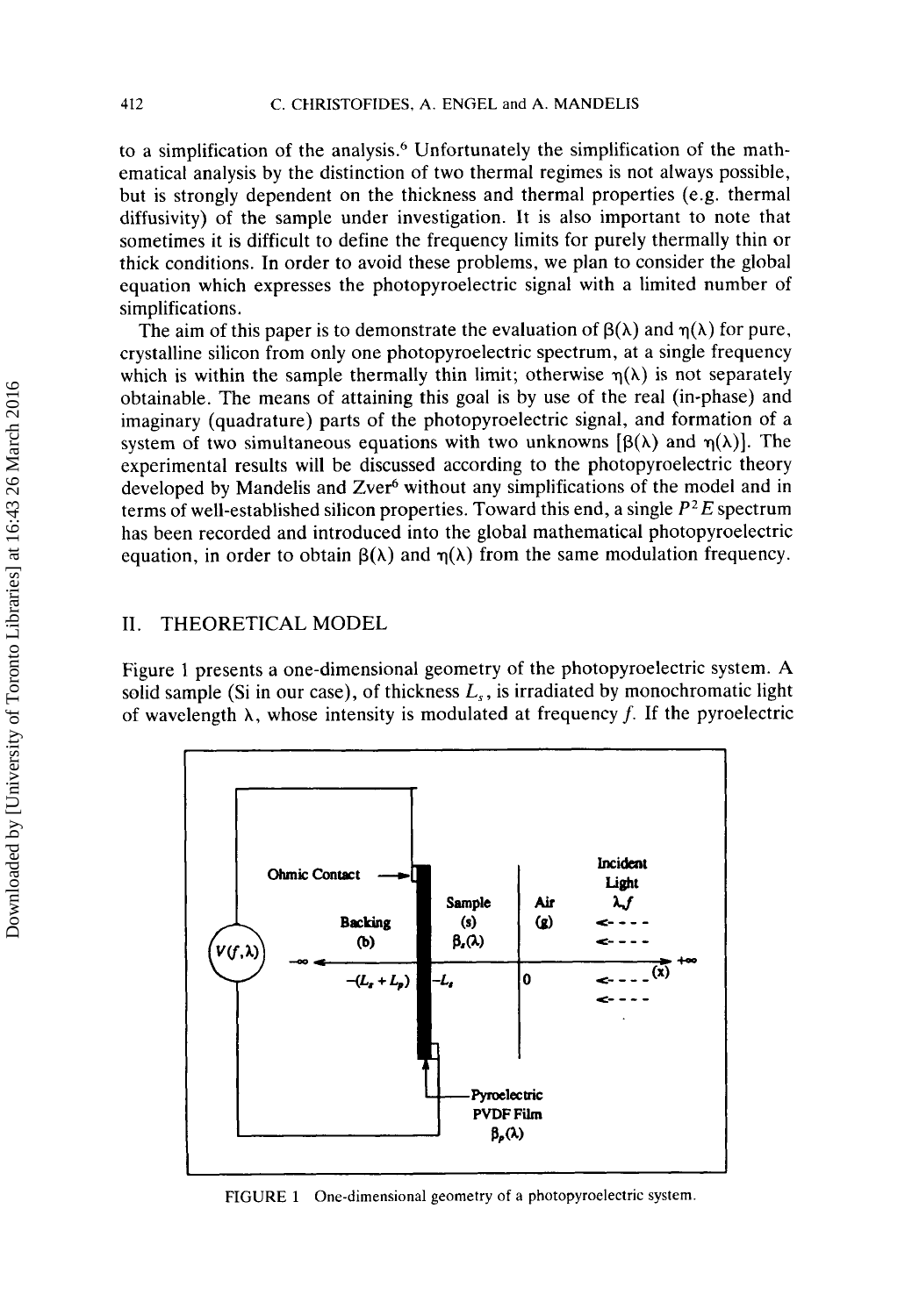film is optically opaque and thermally thick, and the surface reflectance is included in the form  $A_s = 1 - R_s$ , then the photopyroelectrically detected voltage is given by the relation<sup>6</sup>:

$$
V[f, \beta_{s}(\lambda), \eta_{s}(\lambda)] = \frac{pI_{o}A_{s}}{2k\epsilon_{o}} \left\{ \left( \frac{\beta_{s}\eta_{s}}{k_{s}(\beta_{s}^{2} - \sigma_{s}^{2})\sigma_{p}} \right) [2(b_{sg}r_{s} + 1) - [(r_{s} + 1)(b_{sg} + 1)exp(\sigma_{s}L_{s}) + (r_{s} - 1)(b_{sg} - 1)exp(-\sigma_{s}L_{s})] \right\}
$$
  
\n
$$
\cdot exp(-\beta_{s}L_{s})] + \frac{\eta_{p} exp(-\beta_{s}L_{s})}{k_{p}\beta_{p}\sigma_{p}} [(b_{sg} + 1)(b_{ps}r_{p} + 1)exp(\sigma_{s}L_{s}) - (1) + (b_{sg} - 1)(b_{ps}r_{p} - 1)exp(-\sigma_{s}L_{s})] \right\} + [(b_{sg} + 1)(b_{ps} + 1)exp(\sigma_{s}L_{s}) + (b_{sg} - 1)(b_{ps} - 1)exp(-\sigma_{s}L_{s})]
$$

where *p* and *k* are the pyroelectric coefficient and the dielectric constant of the pyroelectric medium, respectively;  $I<sub>o</sub>$  is the light source irradiance incident at the solid surface;  $\epsilon_o$  is the permittivity constant of vacuum (8.85418  $\times$  10<sup>-12</sup> C/Vm); and  $\eta_s$  and  $\eta_p$  are the non-radiative conversion efficiencies (or heat conversion efficiencies) for the absorbing solid and the pyroelectric film, respectively. The index  $j = g, s, p, b$  refers to the gas, sample, photopyroelectric film, and backing, respectively. Furthermore,

$$
\sigma_s = (1 + i)a_j \tag{2.1}
$$

with  $i^2 = -1$ , and  $a_j$  is the thermal diffusion coefficient, defined as

$$
a_j = \sqrt{\pi f/\alpha_j} = \mu_j^{-1}
$$
 (2.2)

where  $\alpha_i$  is the thermal diffusivity and  $\mu_i$  is the thermal diffusion length of the material  $(j)$  at modulation frequency  $f$ . The remaining thermal coupling coefficients are defined as<sup>6</sup>:

$$
b_{mn} \equiv k_m a_m / k_n a_n; \quad k_j; \text{ thermal conductivity} \tag{3.1}
$$

$$
r_j \equiv \beta_j / \sigma_j \tag{3.2}
$$

Finally,  $L_s$ ,  $\beta_s$  and  $L_p$ ,  $\beta_p$  are the thickness and the optical absorption coefficient of the sample and the pyroelectric film respectively. In the absence of a sample, the  $P^2E$  signal  $V_R(f)$  generated by a thin-film, blackbody non-reflecting reference directly deposited on the pyroelectric detector can be written in the form:

$$
V_R(f) = \frac{pI_o}{2k\,\varepsilon_o} \left(\frac{1}{k_p \sigma_p^2}\right) \tag{4}
$$

upon setting  $\eta_s = \eta_R = 1, A_s = 1, R_s = R_R = 0$ , and  $\sigma_s L_s \ll 1$ , in Equation (1).

The general Equation (1) shows explicitly that the complex photopyroelectrically induced voltage,  $V(f, \beta_s, \eta_s)$ , is directly related to the optical and thermal parameters, and contains the values  $\alpha_s$ ,  $\beta_s(\lambda)$  and  $\eta_s(\lambda)$  of the sample under investigation. However, due to the complexity of this equation, the mathematical deconvolution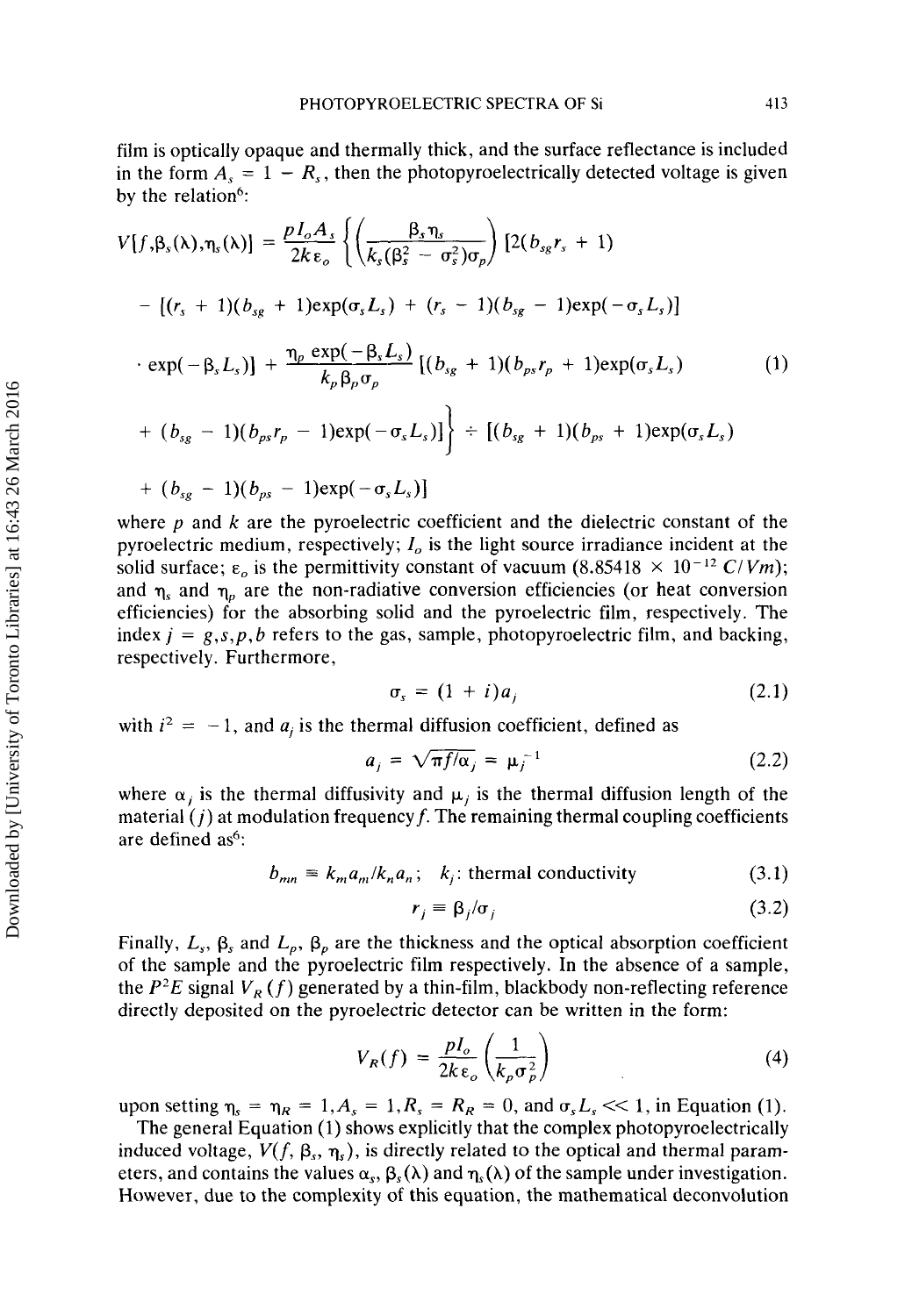of the optical absorption coefficient and non-radiative quantum efficiency spectra is usually a difficult task. Unlike earlier work, $4$  we are not going to distinguish two modulation frequency regimes. Equation (1) may be separated into real and imaginary parts, in order to have two equations and two unknowns  $[\beta_{\nu}(\lambda)]$  and  $\eta_{\nu}(\lambda)$ . We can divide Equation (4) into Equation (1) to obtain a normalized *P2E* signal with the approximations  $b_{sg} \gg 1$  ( $b_{sg} \approx 2149$ ),  $b_{ps}r_p \gg 1$ , and  $b_{ps} \ll 1$ :

$$
V_N[f, \beta_s(\lambda), \eta_s(\lambda)] = A_s(\lambda) b_{\rho s} {\eta_s(\lambda)} \left[ \frac{r_s^2}{r_s^2 + 1} \left( \frac{2}{e^{\sigma_s L_s} - e^{-\sigma_s L_s}} - \frac{e^{\sigma_s L_s} + e^{-\sigma_s L_s}}{e^{\sigma_s L_s} - e^{-\sigma_s L_s}} + \frac{1}{r_s} \right) \exp(-\beta_s(\lambda) L_s) \right] \tag{5.1}
$$
  
+ 
$$
\left( \frac{e^{\sigma_s L_s} + e^{-\sigma_s L_s}}{e^{\sigma_s L_s} - e^{-\sigma_s L_s}} \right) \exp(-\beta_s L_s)
$$

and finally Equation **(5.1)** can be written in terms of hyperbolic functions:

$$
V_N[f, \beta_s(\lambda), \eta_s(\lambda)] = A_s b_{ps} \{ \eta_s(\lambda) \left( \frac{r_s^2}{r_s^2 + 1} \left[ \frac{1}{\sinh(\sigma_s L_s)} - \left( \coth(\sigma_s L_s) + \frac{1}{r_s} \right) \exp(-\beta_s L_s) \right] + \coth(\sigma_s L_s) \exp(-\beta_s L_s) \}
$$
(5.2)

By writing the complex factors of Equation (5.2) as:

$$
\frac{1}{\sinh(\sigma_s L_s)} = S_R + iS_I \tag{6.1}
$$

$$
\coth(\sigma_s L_s) = C_R + iC_I \tag{6.2}
$$

$$
\frac{r_s^2}{r_s^2 + 1} = r_R + ir_I \tag{6.3}
$$

$$
\frac{1}{r_s} = r_o(1 + i)
$$
 (6.4)

where  $S_R$ ,  $S_I$ ,  $C_R$ ,  $C_I$ ,  $r_R$ ,  $r_I$ , and  $r_o$  are given by Equations (7.1)-(7.8)

$$
S_R = \cos(a_s L_s) \sinh(a_s L_s) / D \qquad (7.1)
$$

$$
S_I = -\sin(a_s L_s) \cosh(a_s L_s) / D \tag{7.2}
$$

$$
C_R = \cosh(a_s L_s) \sinh(a_s L_s) / D \qquad (7.3)
$$

$$
C_I = -\cos(a_s L_s)\sin(a_s L_s)/D \tag{7.4}
$$

$$
r_R = \frac{\beta_s/a_s^2}{\beta_s/a_s^2 + 1} \tag{7.5}
$$

$$
r_{R} = \frac{\beta_{s}/a_{s}^{2} + 1}{\beta_{s}/a_{s}^{2} + 1}
$$
\n
$$
r_{I} = \frac{(1/2)\beta_{s}/a_{s}^{2}}{\beta_{s}/a_{s}^{2} + 1}
$$
\n(7.6)

$$
r_o = a_s/\beta_s \tag{7.7}
$$

 $D$  is given by the relation:

$$
D = [\cos(a_s L_s) \sinh(a_s L_s)]^2 + [\sin(a_s L_s) \cosh(a_s L_s)]^2
$$
 (7.8)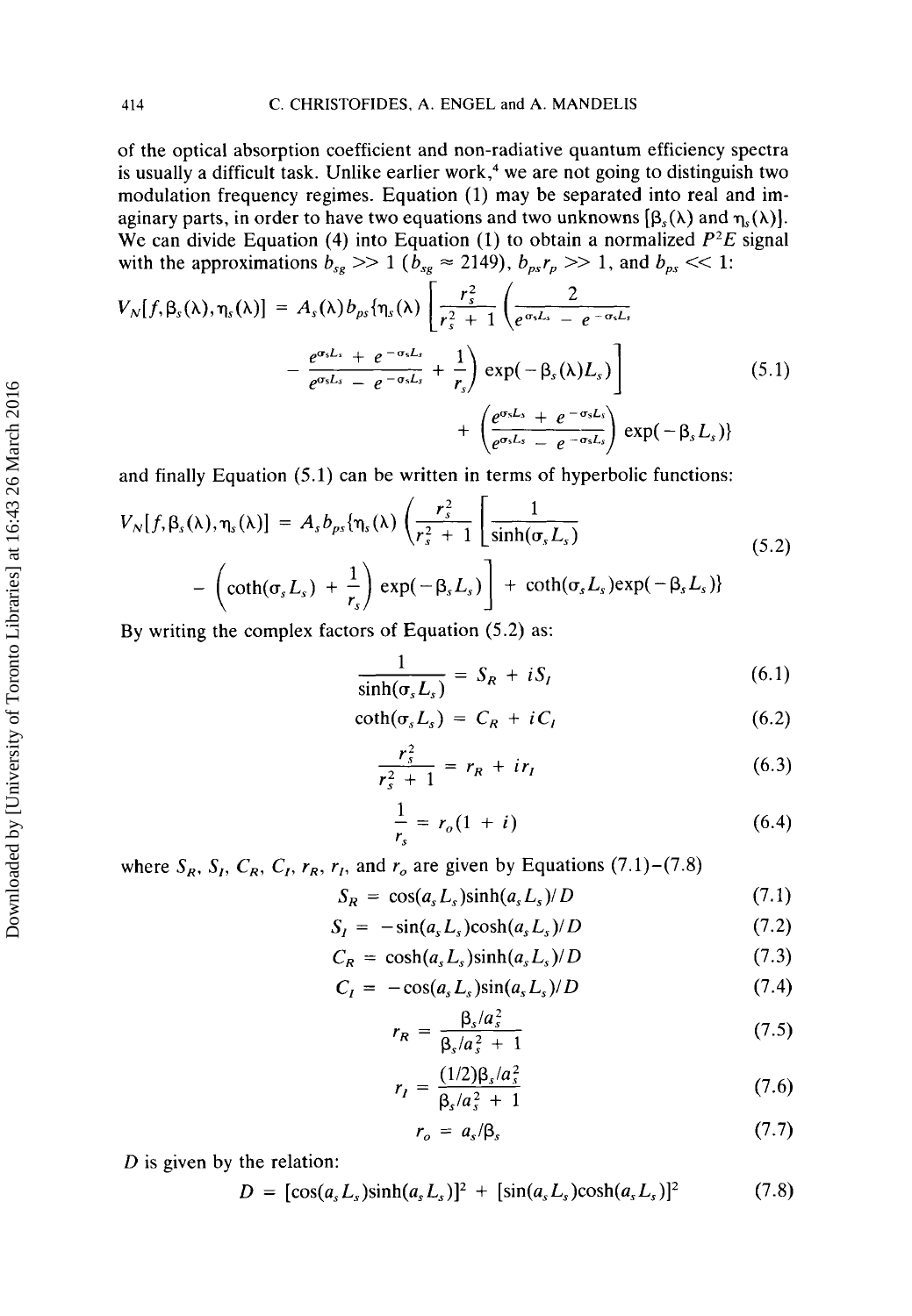By substituting Equations  $(7.1)$ - $(7.8)$  into Equations  $(6.1)$ - $(6.4)$  and then into Equation (5.1) we can write the general pyroelectric relation as:

$$
V_N[f,\beta_s(\lambda),\eta_s(\lambda)] = A_s b_{ps} \{\eta_s(\lambda)(r_R + ir_I)[(S_R + iS_I)((C_R + iC_I) + r_o(1 + i))exp(-\beta_s L_s)] + (C_R + iC_I)exp(-\beta_s L_s)\}
$$
(8)

Equation **(8)** can then be written:

$$
V_N[f,\beta_s(\lambda),\eta_s(\lambda)] = A_s(\lambda) b_{ps} \{\eta_s(\lambda) T_1 + C_1\} + i[\eta_s(\lambda) T_2 + C_2]\}, \qquad (9)
$$

where  $T_1$ ,  $T_2$ ,  $C_1$ , and  $C_2$  are functions of the optical absorption coefficient:

$$
T_1(\beta_s) = (r_R S_R - r_I S_I) - [(r_R C_R - r_I C_I) - (r_o r_R - r_o r_I)] \exp(-\beta_s L_s)
$$
(10.1)

$$
T_2(\beta_s) = (r_R S_I - r_I S_R) - [(r_R C_I - r_R C_R) - (r_o r_I - r_o r_R)] \exp(-\beta_s L_s)
$$
(10.2)

$$
C_1(\beta_s) = C_R \exp(-\beta_s L_s) \qquad (10.3)
$$

$$
C_2(\beta_s) = C_I \exp(-\beta_s L_s) \qquad (10.4)
$$

Finally, we write the real and the imaginary parts of the photopyroelectric signal equation as:

$$
V_N \cos(\Phi_D) = A_s b_{\rho s} (\eta_s T_1 + C_1) \qquad (11.1)
$$

$$
V_N \sin(\Phi_D) = A_s b_{ps} (\eta_s T_2 + C_2)
$$
 (11.2)

where  $\Phi_D$  is the phase different between sample and reference:

$$
\Phi_D(f) = \Phi_s(f) - \Phi_R(f) \tag{12.1}
$$

and, in principle,

$$
\Phi_R = \text{constant} = -\pi/2 \tag{12.2}
$$

In experimental practice, however,  $\Phi_R(f)$  includes all instrumental phase shifts in the  $P^2E$  spectrometer and is used as a calibration curve.<sup>5</sup> Thus, by numerical solution of the system of two equations given by Equations (11.1) and (11.2) the optical absorption coefficient and the non-radiative quantum efficiency can be obtained.

## 111. SPECTROSCOPIC INSTRUMENTATION

Two experimental configurations were used to allow spectroscopic measurements in a wide range of modulation frequencies. In both cases, white light from a 1000 **W** Xe lamp was passed through a monochromator, housing an infrared-blazed grating with a resolution of 16 nm which was adjusted using a stepping motor (Step motor 2 in Figure 2) under IBM PS/2 computer control, to produce a beam with variable wavelength. The spectral cut-off filters associated with the monochromator were changed automatically using an electromechanical switch. Then, the beam was focused and directed towards the sample **or** reference detectors. Using an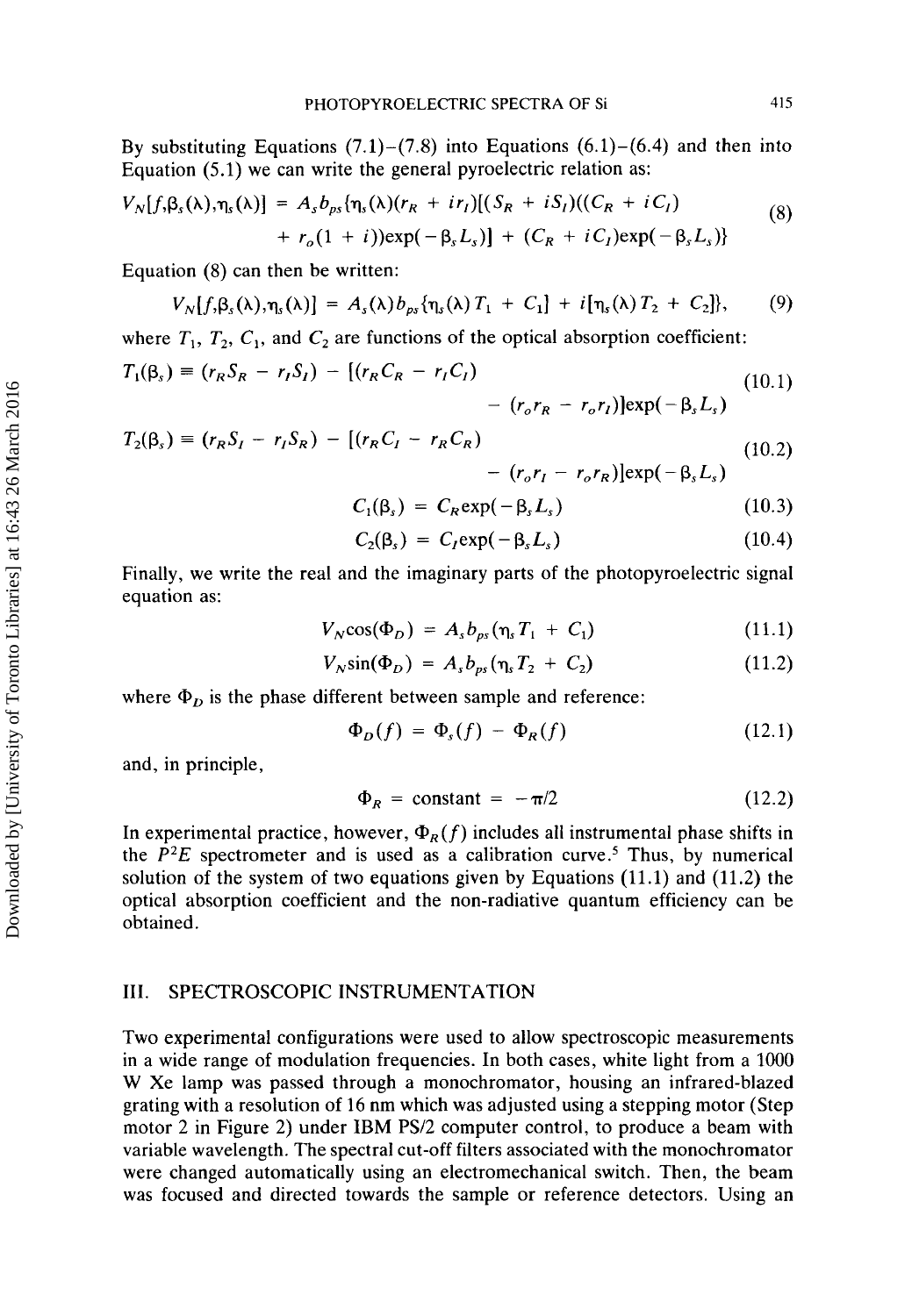

**FIGURE 2 Set-up** of **the photopyroelectric spectrometer** 

oscillating mirror (M), the swept beam was alternately focussed on two spots on a plane where the sample and detector would ultimately be placed. At those spots the beam sizes were approximately  $1 \times 0.5$  mm<sup>2</sup> each in area. A special effort to minimize the size of the illuminated spot was made in order to maximize the irradiance of the incident radiation. The mirror was made to oscillate by a stepping motor (Step motor 1 in Figure 2) in the range of 0.1 to 15 **Hz.** This modulation method is preferable to a beam splitter-mechanical chopper arrangement, since it avoids the wavelength dependence of such optics. For frequencies in the range of 0.1 to 15 **Hz** the mirror oscillated automatically to provide modulation. However, for frequencies in the 15-600 Hz range, an EG&G chopper (Model 192) was placed before the mirror to provide the modulation while the mirror was controlled by the computer to switch from the sample to the reference detector, after a measurement at each wavelength was made. In this mode, the data acquisition software ensured that the intensity variation of the lamp during successive measurements of sample and reference did not contribute a considerable error. The two A1-Ni-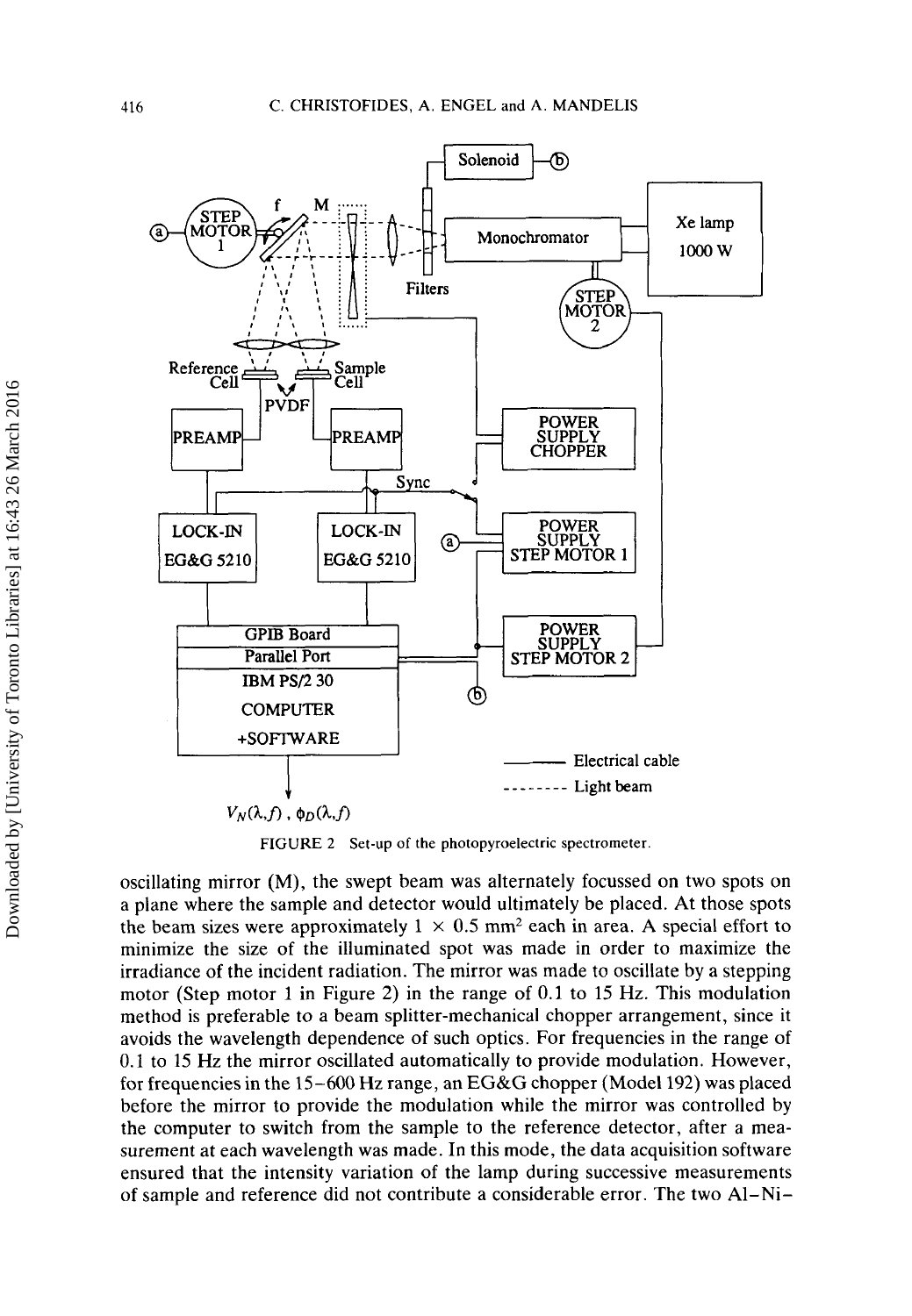PVDF photopyroelectric detectors were covered with black paint in order to absorb maximum optical flux (blackbodies). The two output signals were bandpass-filtered and preamplified by two low noise Ithaco preamplifiers (Model 1201). The two signals were then connected to a double-input Tektronix (Model T912) oscilloscope for visual display, and to two digital EG&G (Model 5210) lock-in analyzers (see Figure 2). Depending on the configuration used, the reference for the lock-ins was obtained either from the oscillating mirror  $(0.1-1.15 \text{ Hz})$  or from the chopper (15-600 Hz). An IBM computer equipped with a mathematical co-processor for fast calculations interacted with the two lock-ins through a GPIB board, and upon reading their output, it calculated amplitudes and phases. Using only the two black PVDF films the normalized magnitude signal was further calibrated ( $V<sub>N</sub> \rightarrow 1$ ) at the beginning of each experiment by a judicious choice of gain on the preamplifiers, before placing the sample on one of the *P'E* detectors. Thus, before starting the experiments, any detectable difference between the two photopyroelectric detectors was eliminated by the choice of the preamplifier gains.

The first performed experiments concerned spectrometer characterization. It was observed that the two PVDF detectors **("S":** sample and "R": reference) sprayed with black paint, responded nearly ideally to the output light intensity of the Xe lamp: The two responses confirmed that the beams were indeed spectrally similar, and that any apparent differences in intensity could be corrected through the preamplifier gain. These preliminary experiments were performed at various frequencies in the range of 5 to 275 Hz in order to study the effect of modulation frequency on the detector  $P^2E$  signal.

For this study, two different thicknesses (28 and 52  $\mu$ m) of PVDF were tried, in order to obtain thermally thick photopyroelectric conditions. The thickness of the PVDF and the experimental frequency must be such that the condition  $a_p L_p$ >> 1 be satisfied, according to the definition of the thermally thick limit:

$$
f \gg f_c \equiv \frac{\alpha_p}{\pi L_p^2} \tag{13}
$$

where  $f_c$  is the critical frequency, for the thermally thin to thick transition, equal to 22 and 5 Hz, for PVDF thicknesses of 28 and 52  $\mu$ m, respectively. The characterization experiments led to the conclusion that it is necessary to work in a frequency range greater than *5* Hz in order to satisfy the conditions of the theoretical model, which is expressed by Equation (1). For all subsequent experimental work  $52 \mu m$ -thick PVDF was used in order to allow for the largest range of experimental frequencies, as well as to generate high output voltages. In order to account for the instrumental phase variation, a certain correction via a phase calibration curve was required as a function of the working modulation frequency.

#### IV. PHOTOPYROELECTRIC SPECTROSCOPIC MEASUREMENTS

For this study, pure  $c-Si$  samples with crystalline orientation (100) were used. The samples themselves were squares of dimensions  $4 \times 4 \times 0.4$  mm<sup>3</sup>. They were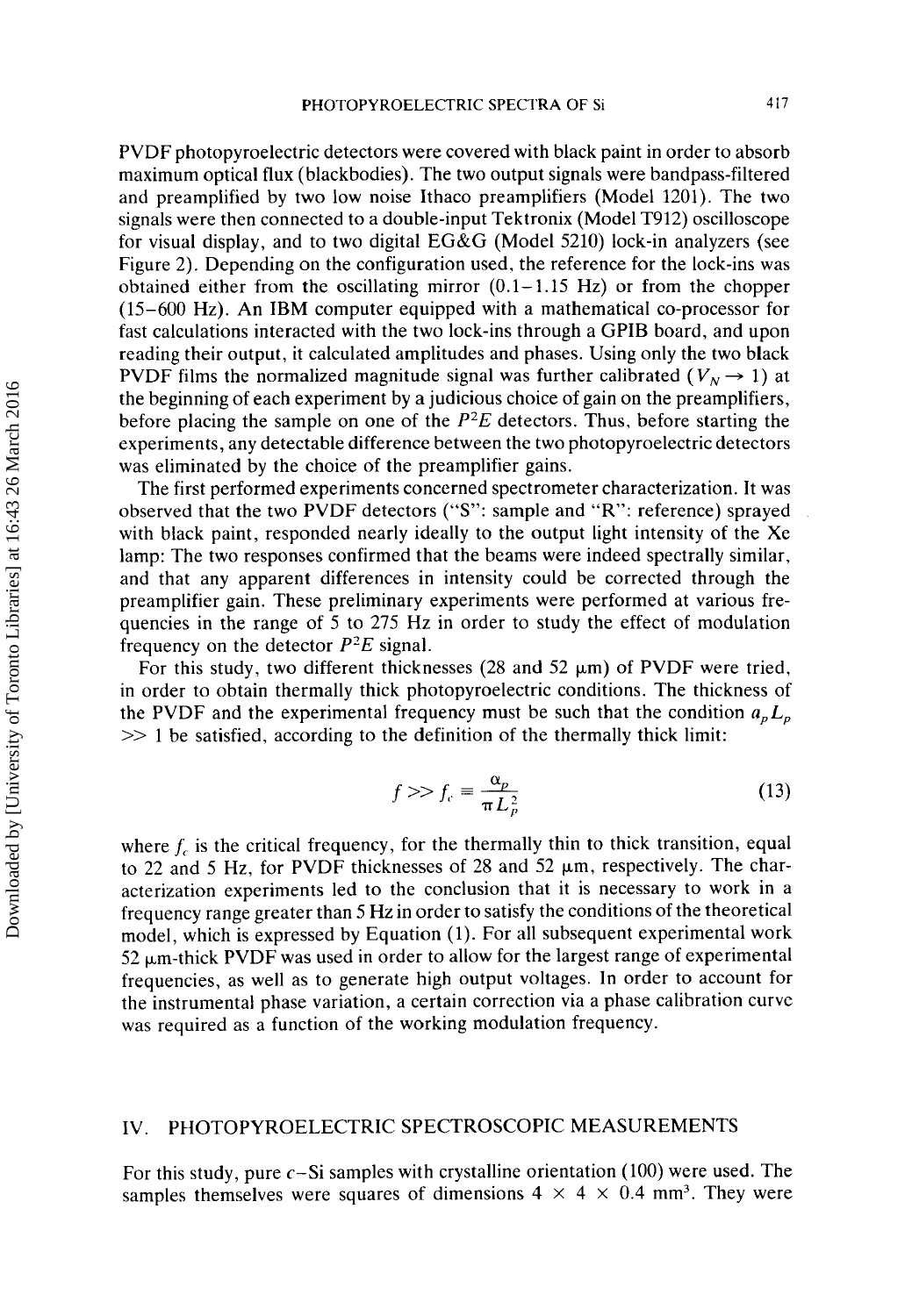placed on the detector *S* and gentle pressure was applied in order to have good PVDF-sample contact. Optical measurements have been performed across the bandgap of Si in the range of 1000 to 1400 nm. Figure 3(a) shows normalized *P2E*  spectra of a Si crystal obtained at various frequencies between 15 and *275* Hz at room temperature. As was expected from the transmission-like nature of the *P2E*  signal near the bandgap at high frequencies,<sup>6</sup> the normalized  $P^2E$  signal amplitude increased with increasing wavelength [see Figure  $3(a)$ ]. We note that in the transparent region the signal is higher when the frequency is high. In fact, at low modulation frequencies, when the silicon sample is transparent, the silicon acts as an efficient heat sink, through the boundary with the detector, effectively reducing the magnitude of  $V<sub>s</sub>$  relative to the reference amplitude  $V<sub>R</sub>$ , since the reference detector is immersed in air. At higher modulation frequencies the silicon's heat sinking contribution is decreased, as the thermal diffusion length becomes shorter than the thickness of the wafer with a concomitant decrease in thermal energy loss into the gas (air) overlying the sample. Thus, the magnitude of  $V_s$  increases relative to the reference signal. Overall,  $V_N$  is expected to increase with modulation frequency in the transparent region, but should eventually saturate, and reach a plateau, when the thermally thick limit is attained in the Si sample for thermal flux in its back surface and the magnitude of *V,* increases relative to the reference signal. In Figure 3(b) we present  $Log(V_N)$  vs.  $\lambda$  in order to be able to resolve the opaque region. In fact the signal in the transparent region was 4 orders of magnitude higher than in the opaque region at 275 Hz and 1.5 orders of magnitude for low modulation frequencies such as at 15 Hz. At short wavelengths, when the modulation frequencies are high, the thermally-thick normalized voltage is very small because in this case the signal depends mostly on the thermal contribution. On the other hand, at low f the  $P^2E$  normalized voltage across the bandgap changes less as a function of the wavelength, thus indicating the onset of a certain compensation between the thermal and direct optical transmission contributions.

Figure 4 shows the phase difference  $\Phi_D$  as a function of the wavelength,  $\lambda$ , for various frequencies at room temperature. These results have been obtained simultaneously with the data presented in Figure 3(a). The following remarks can be made: (1) As was expected in the case of high modulation frequencies, when the bandgap region is approached,  $\Phi_D$  changes significantly as a function of wavelength, as the photothermal phase lag decreases due to the combined effects of the heat centroid moving closer to the back-surface detector,<sup>7</sup> and the direct transmission signal becoming more significant. The latter effect is important at wavelengths where the sample absorption changes rapidly, *i.e.* across the bandgap. As the modulation frequency is increased, the wavelength at which the "transmission" signal becomes dominant shifts to shorter values, since the absorption related heat centroid signal is attenuated. This effect is experimentally illustrated in Figure 4, as a phase jump occurring at shorter wavelengths when the modulation frequency is increased. (2) At long wavelengths and for all frequencies, all phase difference curves,  $\Phi_D$ , tend to the same (zero degrees) value, due to the domination of the in-phase direct transmission signal over the photothermal absorption signal. (3) The absolute phase difference  $\Phi_D$  is greater at higher frequencies, as expected from the theory.6 The same behavior has already been observed by Christofides *et al.<sup>5</sup>* during photopyroelectric spectroscopic measurements on crystalline Ge.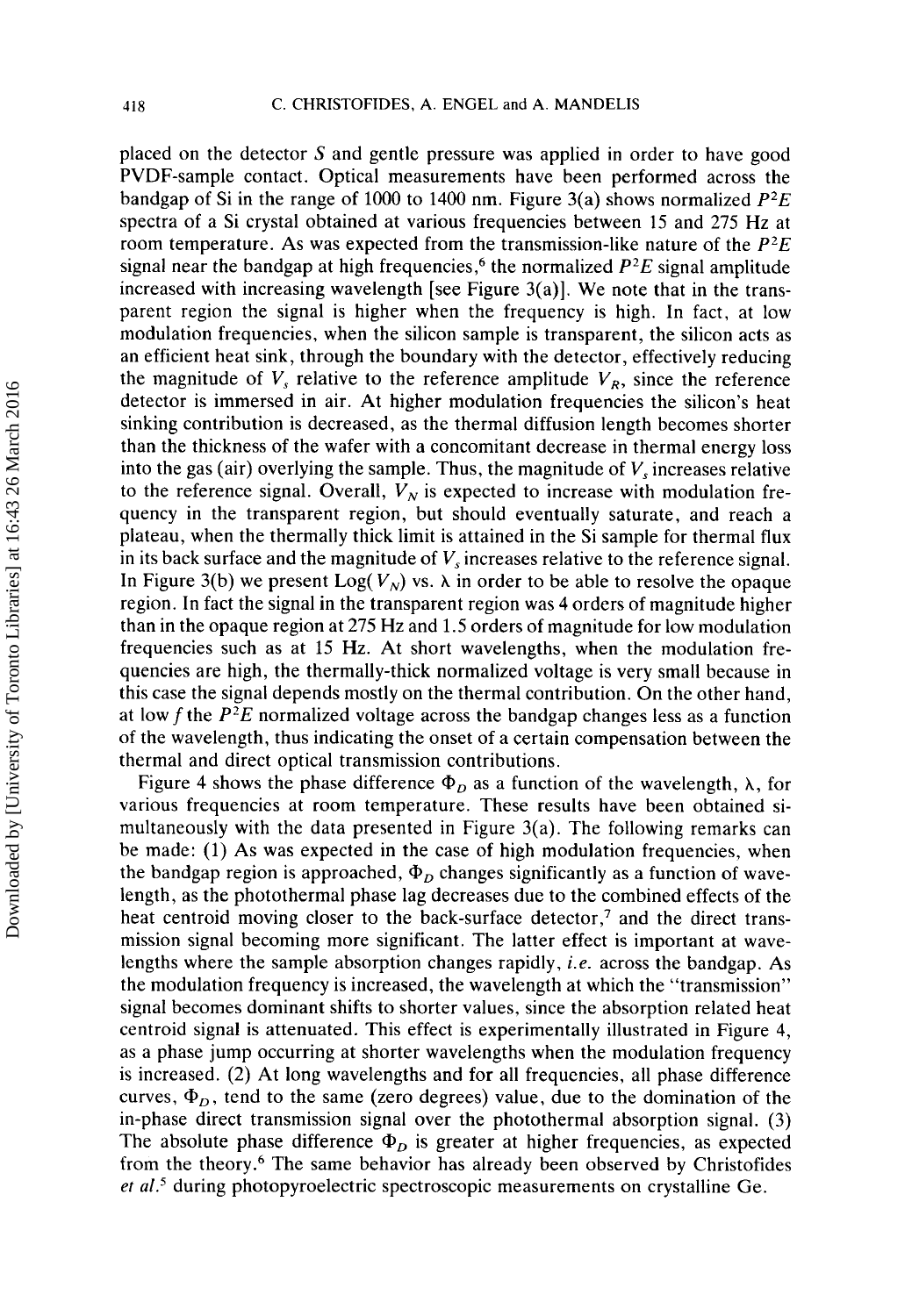

FIGURE 3 (a)  $P^2E$  normalized voltage  $|V_N|$  spectra of  $c-Si$  at the same modulation frequencies. (b)  $\text{Log}_{10} |V_N|$  spectra of c-Si at various frequencies.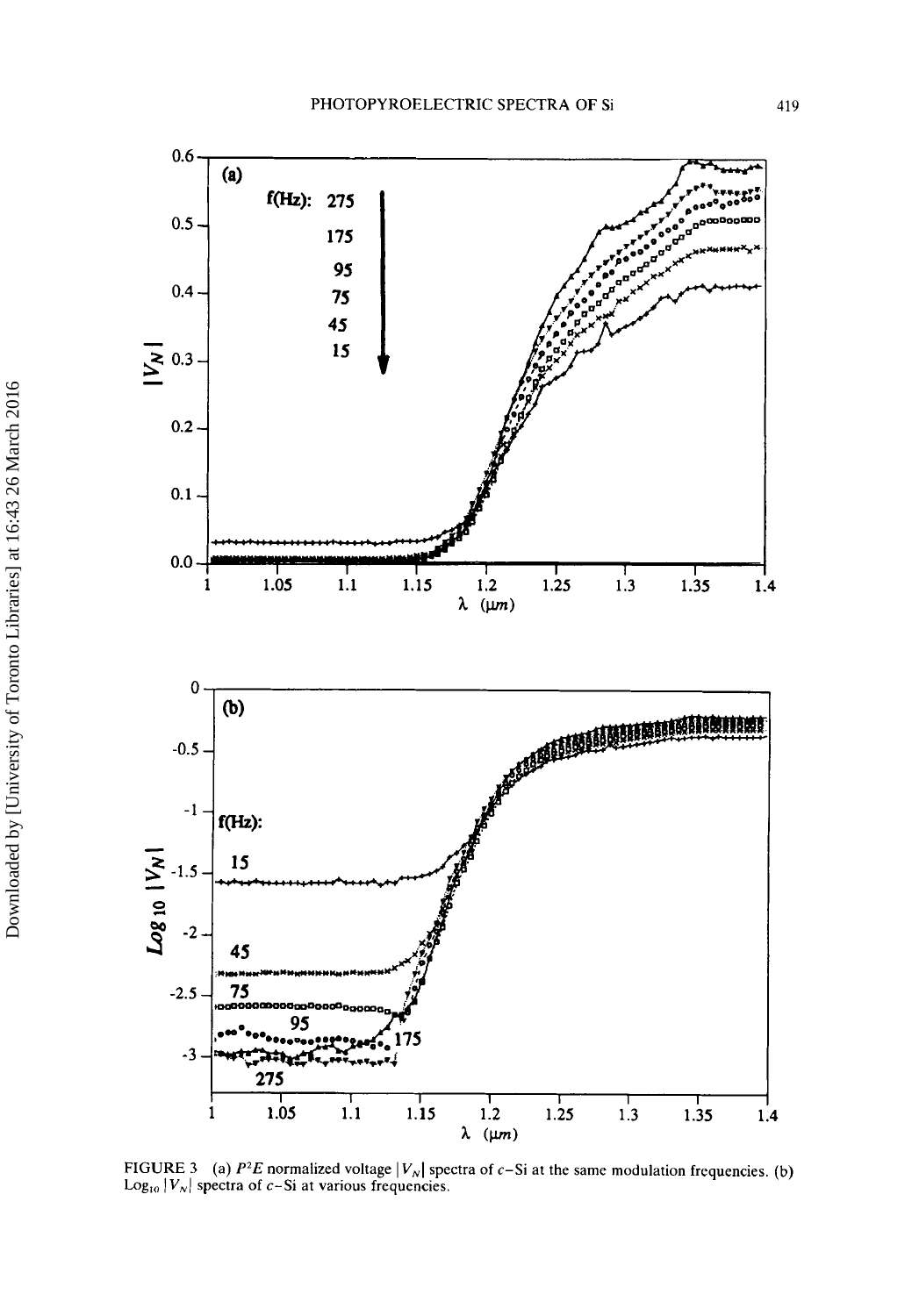

**FIGURE 4** *P*<sup>2</sup>*E* **differential phase spectra,**  $\Phi_D$ **, of** *c***-Si at various modulation frequencies.** 

## **V.** DATA ANALYSIS AND DISCUSSION

#### *A. Optical Absorption Coefficient Spectra*

**As** stated earlier, one of the targets of this paper is to use the optically compensating  $P^2E$  spectrometer to determine the optical absorption coefficient and non-radiative quantum efficiency spectra of a pure crystalline Si sample. We are going to determine  $\eta_{s}(\lambda)$  and  $\beta_{s}(\lambda)$  by using the two photopyroelectric functions given by Equations **(11.1)** and **(11.2).** In the case of the photopyroelectric spectroscopic characterization of c-Si wafers, it is impossible to utilize simpler methods, such as the one described by Mandelis *et* **aL4** and Christofides *et aL5* using two different modulation regimes. This is so, because the high modulation frequency (thermally thick) regime introduces the condition<sup>6</sup>:

$$
L_s \gg \mu_s = \sqrt{\frac{\alpha_s}{\pi f}}
$$
 (14)

For silicon wafers  $(L<sub>s</sub> = 0.04$  cm), the condition given by the above inequality (for  $L$ , approximately one order of magnitude greater than  $\mu$ ,), leads to a critical frequency close to **19** kHz, which is experimentally impractical. On the other hand, the low modulation-frequency condition (thermally thin limit) is also not possible to satisfy; the thermally thin limit imposes<sup>7</sup>:  $L_s \ll \mu_s$  which leads to a modulation frequency close to **2** Hz. Technically there is no problem working with such fre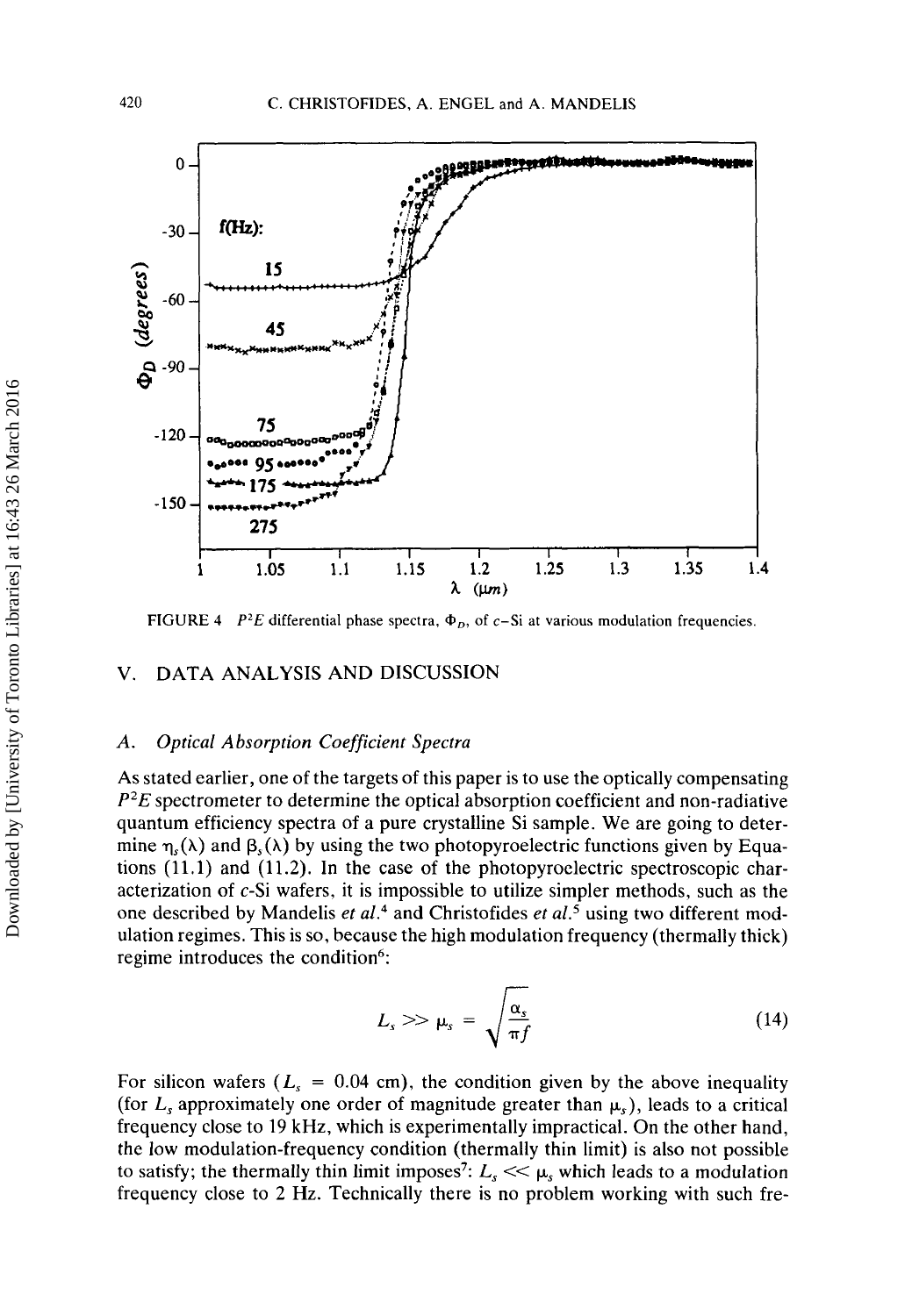quencies, however, the theoretical model given in Equation (1) also requires that the working frequency must be greater than 5 Hz, in order for the 52  $\mu$ m-thick PVDF detector to be thermally thick. In the light of these conflicting requirements, it is easy to understand why Equation (1) or its normalized form as expressed by Equations (11.1) and (11.2) must be used without simplifications, for the quantitative analysis of the experimental results. In Figure (5) we present optical absorption spectra of the  $c$ -Si calculated from the 45 Hz and 175 Hz curves of Figures **(3)** and (4). The mathematical system given by Equations (11) was solved taking from the literature:  $A_s = 0.67$ ,<sup>8</sup>  $\alpha_s = 1$  cm<sup>2</sup>/s,<sup>9</sup> and  $L_s = 0.04$  cm. The best fit to the data was obtained by using  $b_{ps} = 0.35$  which is however four times greater than the one calculated from the value taken from the literature.<sup>9</sup> This may be indicative of imperfect thermal contact at the sample-detector interface. In Figure 5 we note that  $\beta_s$  is nearly independent of the modulation frequency as was expected.  $\beta_s(\lambda)$  has been found to be one order of magnitude greater than the one presented in the literature. It seems that the large photopyroelectric signal induced by direct absorption on the PVDF film influences very strongly the absorption coefficient spectrum. In the near future some experimental improvement will be performed in order to increase the quantitative reliability of the technique. In the case of the 15 Hz curve it was noticed however that the derived **p,** spectrum was different in the transparent region from spectra derived from other curves in Figure **3.** This is expected due to the fact that at 15 Hz, the thermally thick condition imposed by the PVDF films of 52  $\mu$ m is not entirely satisfied. In fact, 15 Hz is less than one order of magnitude greater than the critical value (5 Hz). According to the experimental results presented in Figure 5, it seems that even at 45 Hz the thermally thick condition is not entirely satisfied. On the other hand, for modulation frequencies 95 and 175 Hz the optical absorption coefficient spectra are identical. As the modulation frequency increases, the short wavelength values of  $\beta_s(\lambda)$  approach those presented in the literature<sup>10</sup> except for the photothermal saturation (high- $\beta$ ,) region.<sup>6</sup> We note a certain disagreement with optical measurements (see



FIGURE 5 Logarithm of the optical absorption coefficient,  $Log_{10} [\beta_s(\lambda)]$ , calculation for Si as a function of the wavelength. Data taken from curves of Figures (3) and **(4)** at 45, 95, and 175 **Hz.**  Flatness in the short wavelength region **is** due to photopyroelectric saturation (dashed line from References **8** and 10).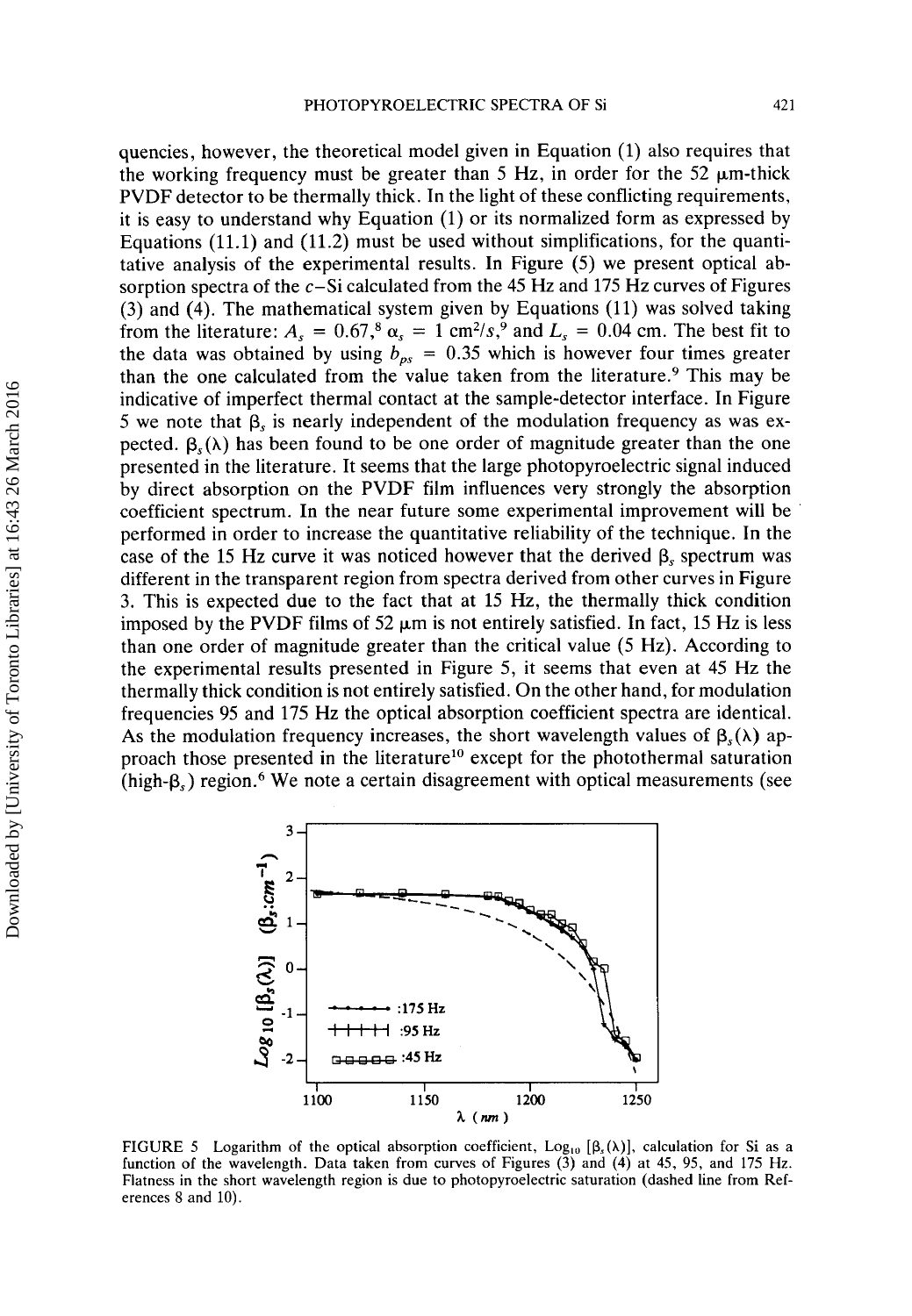dashed line) in the range between 1100 and 1250 nm.<sup>8</sup> It is believed that the apparent disagreement is due to residual direct absorption by the PVDF sensor. This effect may be corrected using the quadrature method.<sup>11</sup> On the other hand, for wavelengths greater than 1250 nm the solution of the mathematical system given by Equations (11) gives a non-radiative quantum efficiency greater than one, which seems to indicate that in this range the direct absorption of the PVDF film plays an important role.

## *B.* Non-radiative Quantum Efficiency Spectra

Finally, one can determine the non-radiative quantum efficiency spectrum from the system of Equations  $(11.1)$  and  $(11.2)$ . In Figure 6 we present the results obtained from the same  $P^2E$  curves that gave Figure 5, at 45, 95, and 175 Hz. We note that in the opaque region  $\eta_s$  is very small. The 95 Hz and 175 Hz spectra are essentially identical. It is seen that  $\eta_s$  increases substantially with a decrease in photon energy below the bandgap. As was mentioned in the previous section,  $\eta_s(\lambda)$ for high wavelengths  $(> 1250 \text{ nm})$  was found to be greater than one which indicates the influence of direct absorption in the PVDF film. Unfortunately, it is impossible to compare these experimental results directly with other data, since the  $P^2E$ spectrum in this work gives the first such reported  $\eta_s(\lambda)$  spectrum for Si, to the authors' best knowledge. However, two qualitative remarks can be made: (i)  $\eta_s(\lambda)$ spectra of Figure 6 anti-correlate with the quantum efficiency spectrum for Si presented by Kirev,<sup>10</sup> as would be expected from complementary electron deexcitation mechanisms (production of free carriers vs. heat generation); (ii) Some results obtained photoacoustically by Kitamura *et al*.<sup>12</sup> using amorphous glass samples  $(As_2Se_3)_{100}$  Ge<sub>x</sub> led to spectral behavior of the non-radiative quantum efficiency across the optical gap qualitatively similar to our study: an increase of  $\eta_s(\lambda)$ with increasing  $\lambda$ , below the optical gap of the glass. (iii) Cahen<sup>13</sup> using photoacoustic measurements on a silicon solar cell has shown the dependence of the performance (quantum efficiency) of the cell on the wavelength. That work is



**FIGURE 6** Non-radiative quantum efficiency spectrum,  $\eta_1(\lambda)$  of crystalline Si obtained from data in **Figures** *(3)* **and (4) at 45,** 95, **and 175 Hz.**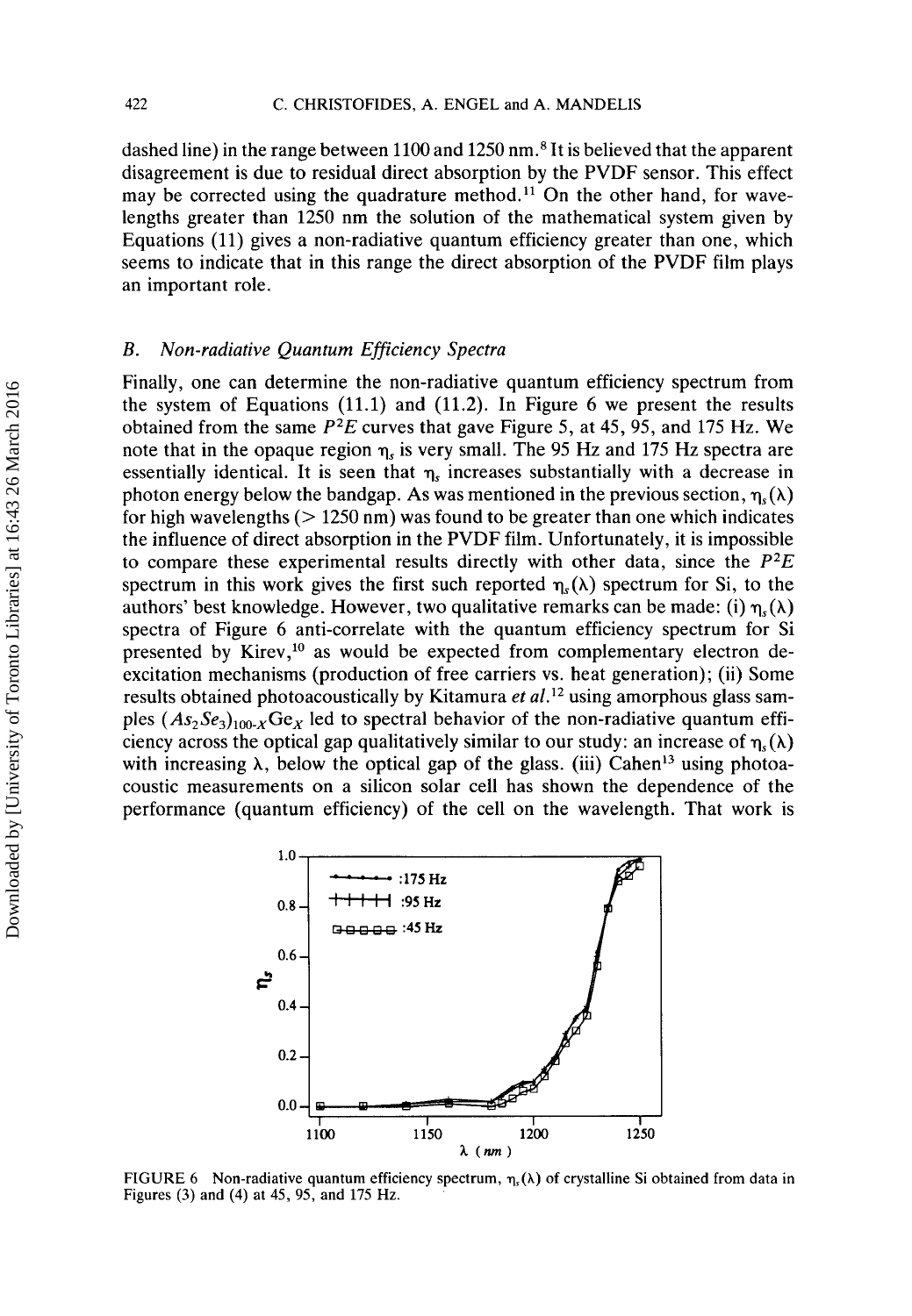indicative of the fact that thermalization of free carriers also contributes to nonradiative quantum efficiency yields (and to photothermal signals), without the necessity of the appearance of photoluminescence in electronically active materials. We do feel, however, that the quantitative accuracy of the  $\eta_i(\lambda)$  curve is somewhat compromised due to the large photopyroelectric signal induced by the direct absorption of the PVDF film as it was discussed in the comparison of curves in Figure 5 which those found in the literature. (iv) The same behavior has been found for c-Ge by the present authors.<sup>5</sup> A more detailed physical analysis of  $\eta_s(\lambda)$  spectra is currently under investigation.

## VI. **CONCLUSIONS**

In this paper we presented and analyzed *P2E* experimental data obtained for pure crystalline silicon using a photopyroelectric real-time normalizing spectrometer. The experimental photopyroelectric spectra have been used to evaluate the optical absorption coefficient and non-radiative quantum efficiency spectra of pure crystalline silicon. The spectra have been obtained directly and self-consistently from the same  $P^2E$  data at one modulation frequency. The ability of the theoretical model presented by Mandelis and Zver<sup>6</sup> to handle quantitative photopyroelectric spectroscopy of semiconducting samples with finite thickness has been demonstrated, consistently with its earlier success in analyzing thin film spectra. The main results of our study can be summarized as follows: (1) the dual-channel (real-time normalizing) photopyroelectric spectrometer has been shown to be an excellent instrument for non-destructive evaluation of semiconductors of arbitrary thickness. (2) For the first time, the possibility of extracting the optical-absorption-coefficient and the non-radiative quantum efficiency spectra by using only one experimental photopyroelectric spectrum at only one modulation frequency has been demonstrated. This can be attained by use of the in-phase and quadrature channels of the output normalized photopyroelectric signal. **(3)** Simple, simultaneous spectroscopic measurements of the optical absorption coefficient and non-radiative quantum efficiency spectra of c-Si have been obtained. The former are limited in the opaque region by photopyroelectric saturation.

#### **ACKNOWLEDGEMENTS**

**The support of the Ontario Laser and Lightwave Research Center (OLLRC) and the Natural Sciences and Engineering Research Council of Canada (NSERC), which made this work possible, are gratefully acknowledged.** 

#### **REFERENCES**

- **1. H. Coufal and A. Mandelis, in** *Photoacoustic and Thermal Wave Phenomena in Semrconducfors.*  **Edited by A. Mandelis (North-Holland, New York, 1987) p. 149.**
- 2. **C. Christofides, K. Ghandi and A. Mandelis,** *Meas. Sci. Technol.,* **I, 1363 (1990).**
- **3. C. Christofides and A. Mandelis, Infrared Differential Photopyroelectric Spectroscopy** on **Crystalline Semiconductors, 36th Canadian Spectroscopic Conference, St. Catherines, Ont. Canada (August 1-3, 1990).**
- **4. A. Mandelis, R. E. Wagner, K. Ghandi, R. Baltman and P. Dao,** *Phys. Rev. B,* **39,5204 (1989).**